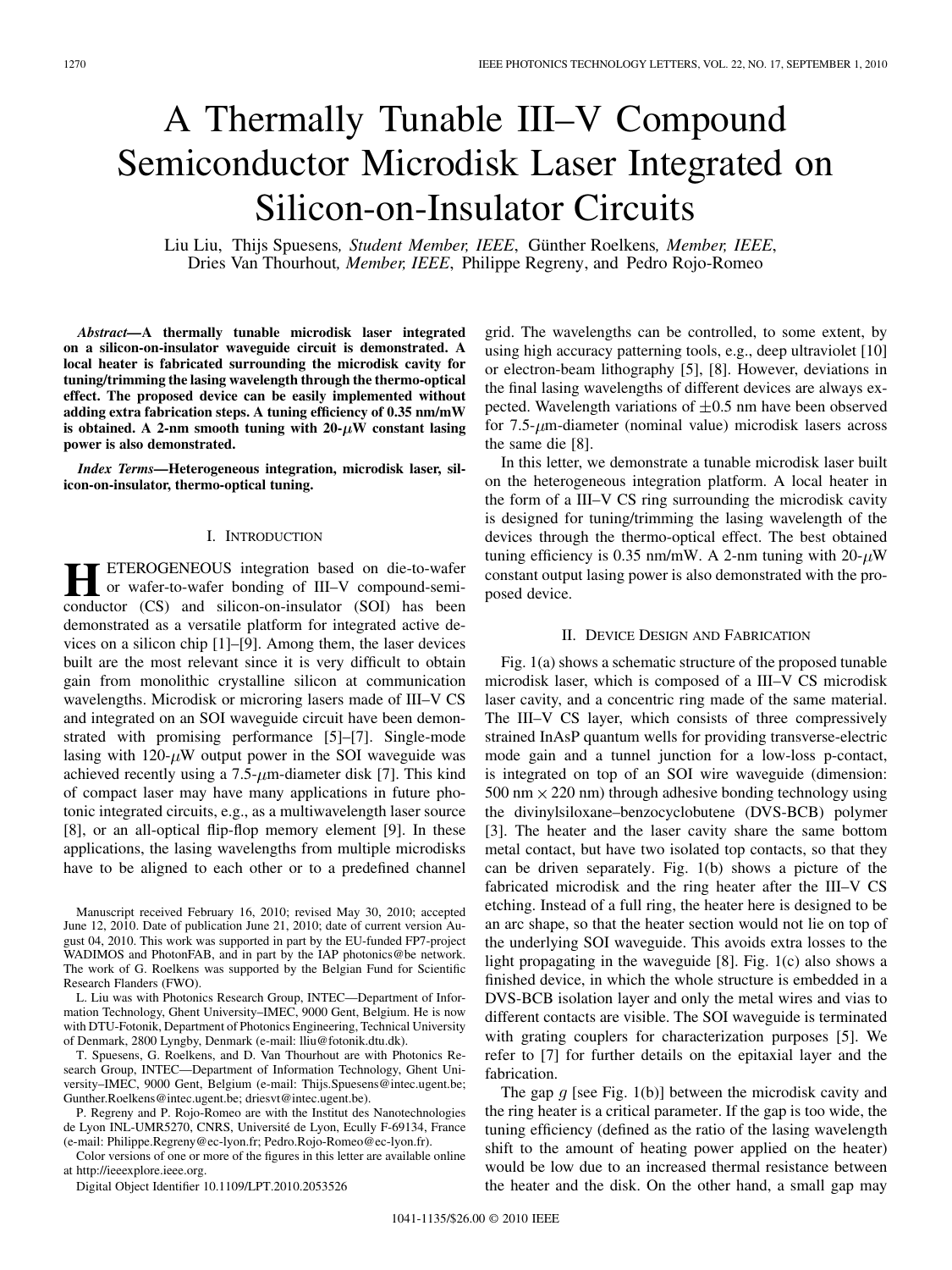

Fig. 1. (a) Schematic drawing of the proposed tunable microdisk laser integrated on an SOI waveguide. (b) Top-view of a fabricated device after the III–V CS etching. The gray dashed line indicates the SOI waveguide beneath the III–V CS layer. (c) Bird's-eye view of a finished device.



Fig. 2. (a) Simulated optical loss of the WGM and tuning efficiency with different values of  $g$  for a 7.5- $\mu$ m-diameter disk cavity. Open circles are the experimental data of the tuning efficiency. (b) Optical-mode profile and (c) normalized temperature rise profile for the structure of  $g = 1 \mu m$ .

cause leakage of the laser mode, i.e., the whispering gallery mode (WGM) around the edge of the disk cavity, to the heater, and thus give rise to extra optical losses. This would decrease the laser performance, e.g., a higher threshold current. The optical and thermal properties of the proposed devices were first numerically analyzed as shown in Fig. 2. Here, the diameter  $d$ of the microdisk cavity is 7.5  $\mu$ m, and the thickness of the III–V

CS layer, the InP lateral contact layer, the DVS-BCB bonding layer, and the buried oxide layer is 583 nm, 100 nm, 350 nm, and  $2 \mu$ m, respectively. The above figures are measured directly from the fabricated devices. The structure is considered axially symmetric for simplicity, and the underlying SOI waveguide is not included in the simulation. The width  $w$  of the ring heater is fixed at 2  $\mu$ m, considering the resolution of the patterning tool used in the fabrication, i.e., ultraviolet contact lithography. The values for the thermal properties of different materials were taken from [11]. Fig. 2(a) shows the optical loss of the WGM and the tuning efficiency with different values of  $q$ . We obtain the tuning efficiency by calculating the temperature rise at the edge of the disk cavity and assuming a temperature sensitivity of the lasing wavelength of 86 pm/K [11]. Both optical loss and tuning efficiency increase as the gap  $q$  decreases. Especially, the optical losses induced by the ring heater increase dramatically when g decreases below 0.5  $\mu$ m. It will dominate over other losses of the cavity, which are estimated to be about 10  $\text{cm}^{-1}$ for a standalone disk [4]. Therefore, devices with  $q = 1, 1.5,$ and  $2 \mu$ m were fabricated, for which the heater-induced losses are negligible. Fig. 2(b) and (c) shows the optical-mode and normalized temperature rise profiles when  $q = 1 \mu m$ . The transient behavior of the structure was also analyzed. It takes 15.9  $\mu$ s for the temperature at the edge of the disk to reach 95% of the final value at steady state.

### III. MEASUREMENT AND DISCUSSION

The power–current  $(P-I)$  curve of one fabricated device  $(d=$ 7.5  $\mu$ m,  $q = 1.5 \mu$ m) was measured under continuous-wave bias and at a stage temperature of 25  $\mathrm{^{\circ}C}$ . The result is presented in Fig. 3(a). The peak power reaches 36  $\mu$ W in the waveguide. From the spectrum shown in the inset one can find that the lasing wavelength is around 1580 nm and it works in a single mode with a  $\sim$ 25-dB sidemode suppression ratio, which is similar to what has been reported for standalone disks [5], [7], [8]. No unidirectional operation or switching between the lasing directions were found here due to a relatively large feedback (originated from reflections of the grating couplers) to the WGM as the coupling strength between the disk and the SOI waveguide is designed higher in this chip [9]. The clear periodic oscillation in the  $P-I$  curve is also an indication of the feedback through reflections [8]. The threshold current is 0.3 mA which is very similar to that of standalone disks in the same chip. The voltage–current  $(V-I)$  curves for driving the disk cavity and the ring heater separately are also presented in Fig. 3(a), where both of them show the typical response of a forward biased diode. The tuning of the lasing wavelength is demonstrated in Fig. 2(b) by fixing the laser driving current  $I_L$  at 1.25 mA and varying the heater driving current  $I_H$ . The laser peak shifts to longer wavelengths as  $I_H$  increases. The tuning rate is fitted to be 0.32 nm/mW, as shown in the inset. Note that the laser wavelength will also shift when varying  $I_L$ . This shift is measured to be 1.2 nm/mW. The heating power is counted as multiple of the current and voltage applied on the heater. Note that the power applied on the heater will be dissipated as both heat and spontaneous emission (no lasing is expected in the heater section due to the high optical losses introduced by the metal and the arc shaped cavity). However, the latter one is inefficient in this structure, and therefore neglected. This result, together with